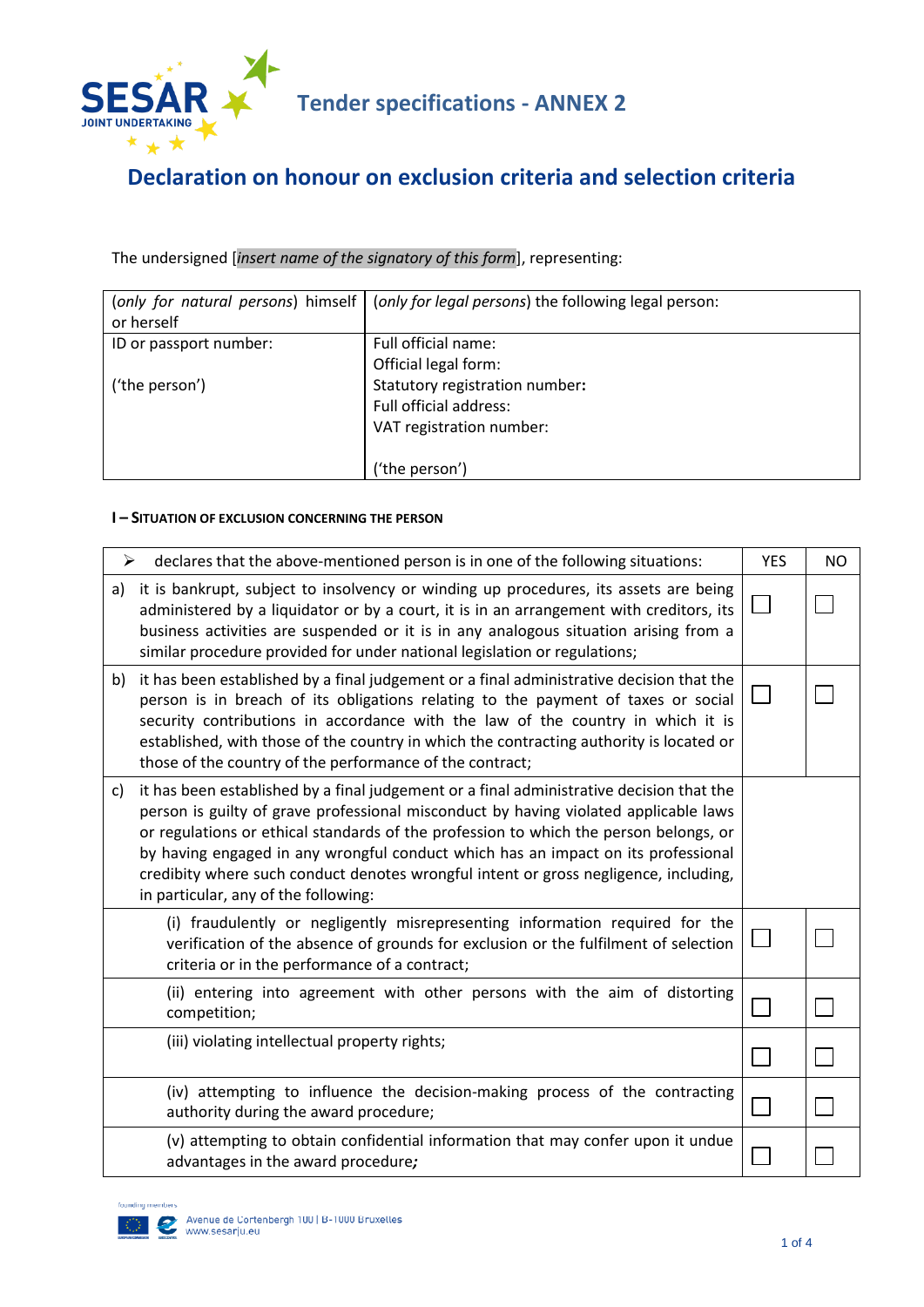|    | d) it has been established by a final judgement that the person is guilty of the following:                                                                                                                                                                                                                                                                                                                                                                                                                                                                                                                                                                                                                                                                                                                                                                                                                                                                                                                                                                                                                                                                                                                        |  |
|----|--------------------------------------------------------------------------------------------------------------------------------------------------------------------------------------------------------------------------------------------------------------------------------------------------------------------------------------------------------------------------------------------------------------------------------------------------------------------------------------------------------------------------------------------------------------------------------------------------------------------------------------------------------------------------------------------------------------------------------------------------------------------------------------------------------------------------------------------------------------------------------------------------------------------------------------------------------------------------------------------------------------------------------------------------------------------------------------------------------------------------------------------------------------------------------------------------------------------|--|
|    | (i) fraud, within the meaning of Article 1 of the Convention on the protection of<br>the European Communities' financial interests, drawn up by the Council Act of 26<br>July 1995;                                                                                                                                                                                                                                                                                                                                                                                                                                                                                                                                                                                                                                                                                                                                                                                                                                                                                                                                                                                                                                |  |
|    | (ii) corruption, as defined in Article 3 of the Convention on the fight against<br>corruption involving officials of the European Communities or officials of EU<br>Member States, drawn up by the Council Act of 26 May 1997, and in Article 2(1)<br>of Council Framework Decision 2003/568/JHA, as well as corruption as defined in<br>the legal provisions of the country where the contracting authority is located, the<br>country in which the person is established or the country of the performance of<br>the contract;                                                                                                                                                                                                                                                                                                                                                                                                                                                                                                                                                                                                                                                                                   |  |
|    | (iii) participation in a criminal organisation, as defined in Article 2 of Council<br>Framework Decision 2008/841/JHA;                                                                                                                                                                                                                                                                                                                                                                                                                                                                                                                                                                                                                                                                                                                                                                                                                                                                                                                                                                                                                                                                                             |  |
|    | (iv) money laundering or terrorist financing, as defined in Article 1 of Directive<br>2005/60/EC of the European Parliament and of the Council;                                                                                                                                                                                                                                                                                                                                                                                                                                                                                                                                                                                                                                                                                                                                                                                                                                                                                                                                                                                                                                                                    |  |
|    | (v) terrorist-related offences or offences linked to terrorist activities, as defined in<br>Articles 1 and 3 of Council Framework Decision 2002/475/JHA, respectively, or<br>inciting, aiding, abetting or attempting to commit such offences, as referred to in<br>Article 4 of that Decision;                                                                                                                                                                                                                                                                                                                                                                                                                                                                                                                                                                                                                                                                                                                                                                                                                                                                                                                    |  |
|    | (vi) child labour or other forms of trafficking in human beings as defined in Article<br>2 of Directive 2011/36/EU of the European Parliament and of the Council;                                                                                                                                                                                                                                                                                                                                                                                                                                                                                                                                                                                                                                                                                                                                                                                                                                                                                                                                                                                                                                                  |  |
| e) | the person has shown significant deficiencies in complying with the main obligations<br>in the performance of a contract financed by the Union's budget, which has led to its<br>early termination or to the application of liquidated damages or other contractual<br>penalties, or which has been discovered following checks, audits or investigations by<br>an Authorising Officer, OLAF or the Court of Auditors;                                                                                                                                                                                                                                                                                                                                                                                                                                                                                                                                                                                                                                                                                                                                                                                             |  |
| f) | it has been established by a final judgment or final administrative decision that the<br>person has committed an irregularity within the meaning of Article 1(2) of Council<br>Regulation (EC, Euratom) No 2988/95;                                                                                                                                                                                                                                                                                                                                                                                                                                                                                                                                                                                                                                                                                                                                                                                                                                                                                                                                                                                                |  |
| g) | for the situations of grave professional misconduct, fraud, corruption, other criminal<br>offences, significant deficiencies in the performance of the contract or irregularity,<br>the applicant is subject to:<br>i. facts established in the context of audits or investigations carried out by the<br>Court of Auditors, OLAF or internal audit, or any other check, audit or control<br>performed under the responsibility of an authorising officer of an EU institution,<br>of a European office or of an EU agency or body;<br>ii.non-final administrative decisions which may include disciplinary measures taken<br>by the competent supervisory body responsible for the verification of the<br>application of standards of professional ethics;<br>iii.decisions of the ECB, the EIB, the European Investment Fund or international<br>organisations;<br>iv.decisions of the Commission relating to the infringement of the Union's<br>competition rules or of a national competent authority relating to the<br>infringement of Union or national competition law; or<br>v.decisions of exclusion by an authorising officer of an EU institution, of a European<br>office or of an EU agency or body. |  |

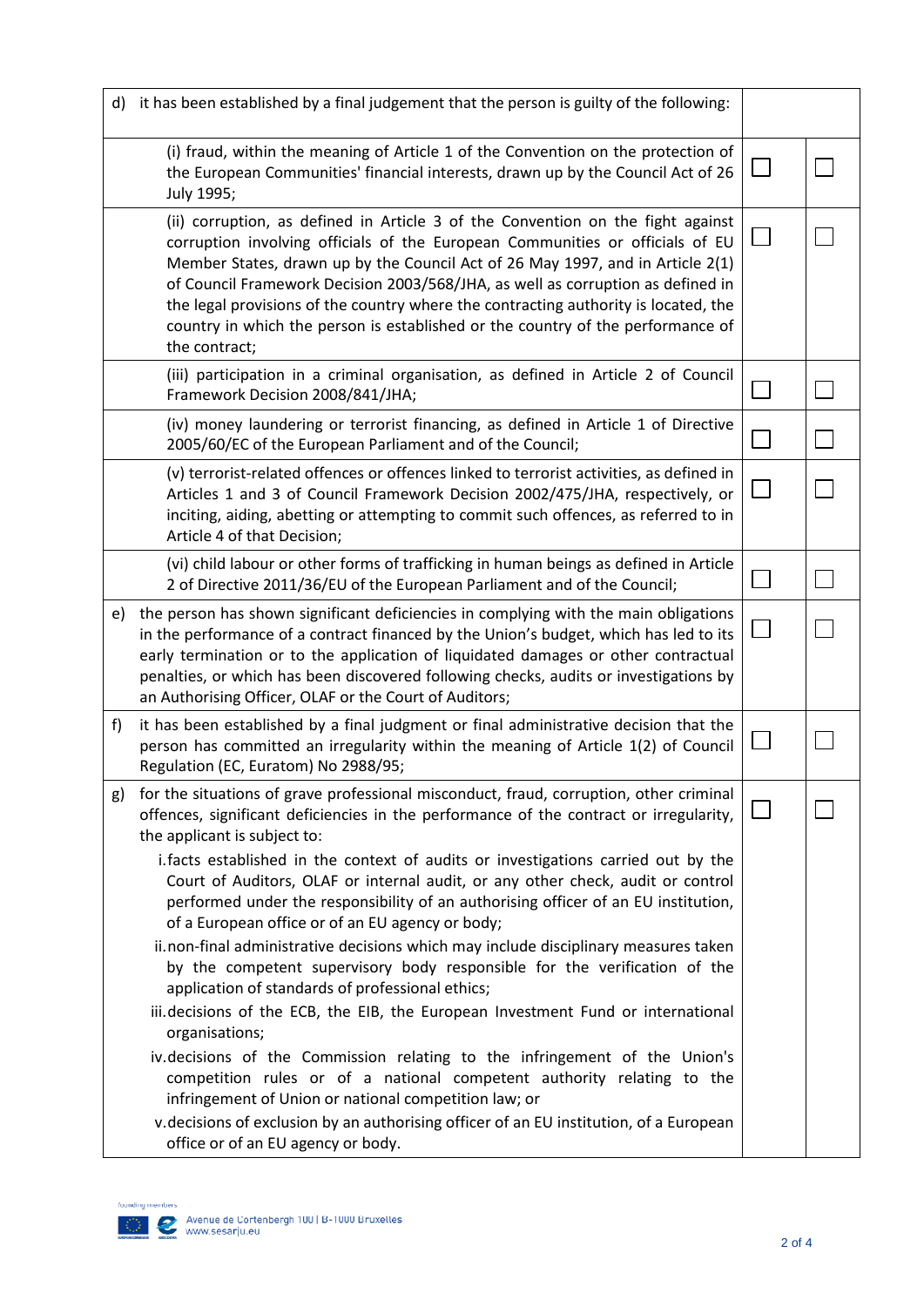#### **II – SITUATIONS OF EXCLUSION CONCERNING NATURAL PERSONS WITH POWER OF REPRESENTATION, DECISION-MAKING OR CONTROL OVER THE LEGAL PERSON**

## *Not applicable to natural persons, Member States and local authorities*

| declares that a natural person who is a member of the administrative,<br>management or supervisory body of the above-mentioned legal person, or<br>who has powers of representation, decision or control with regard to the<br>above-mentioned legal person (this covers company directors, members of<br>management or supervisory bodies, and cases where one natural person holds<br>a majority of shares) is in one of the following situations: | <b>YES</b> | NO. | N/A |
|------------------------------------------------------------------------------------------------------------------------------------------------------------------------------------------------------------------------------------------------------------------------------------------------------------------------------------------------------------------------------------------------------------------------------------------------------|------------|-----|-----|
| Situation (c) above (grave professional misconduct)                                                                                                                                                                                                                                                                                                                                                                                                  |            |     |     |
| Situation (d) above (fraud, corruption or other criminal offence)                                                                                                                                                                                                                                                                                                                                                                                    |            |     |     |
| Situation (e) above (significant deficiencies in performance of a contract)                                                                                                                                                                                                                                                                                                                                                                          |            |     |     |
| Situation (f) above (irregularity)                                                                                                                                                                                                                                                                                                                                                                                                                   |            |     |     |

### **III – SITUATIONS OF EXCLUSION CONCERNING NATURAL OR LEGAL PERSONS ASSUMING UNLIMITED LIABILITY FOR THE DEBTS OF THE LEGAL PERSON**

| declares that a natural or legal person that assumes unlimited liability for the<br>debts of the above-mentioned legal person is in one of the following<br>situations: | <b>YES</b> | NO | N/A |
|-------------------------------------------------------------------------------------------------------------------------------------------------------------------------|------------|----|-----|
| Situation (a) above (bankruptcy)                                                                                                                                        |            |    |     |
| Situation (b) above (breach in payment of taxes or social security contributions)                                                                                       |            |    |     |

#### **IV – GROUNDS FOR REJECTION FROM THIS PROCEDURE**

| declares that the above-mentioned person:                                                                                                | <b>YES</b> | NO. |
|------------------------------------------------------------------------------------------------------------------------------------------|------------|-----|
| h) has distorted competition by being previously involved in the preparation of<br>procurement documents for this procurement procedure. |            |     |

#### **V – REMEDIAL MEASURES**

If the person declares one of the situations of exclusion listed above, it must indicate measures it has taken to remedy the exclusion situation, thus demonstrating its reliability. This may include e.g. technical, organisational and personnel measures to prevent further occurrence, compensation of damage or payment of fines. The relevant documentary evidence which illustrates the remedial measures taken must be provided in annex to this declaration. This does not apply for situations referred in point (d) of this declaration.

#### **VI – EVIDENCE UPON REQUEST**

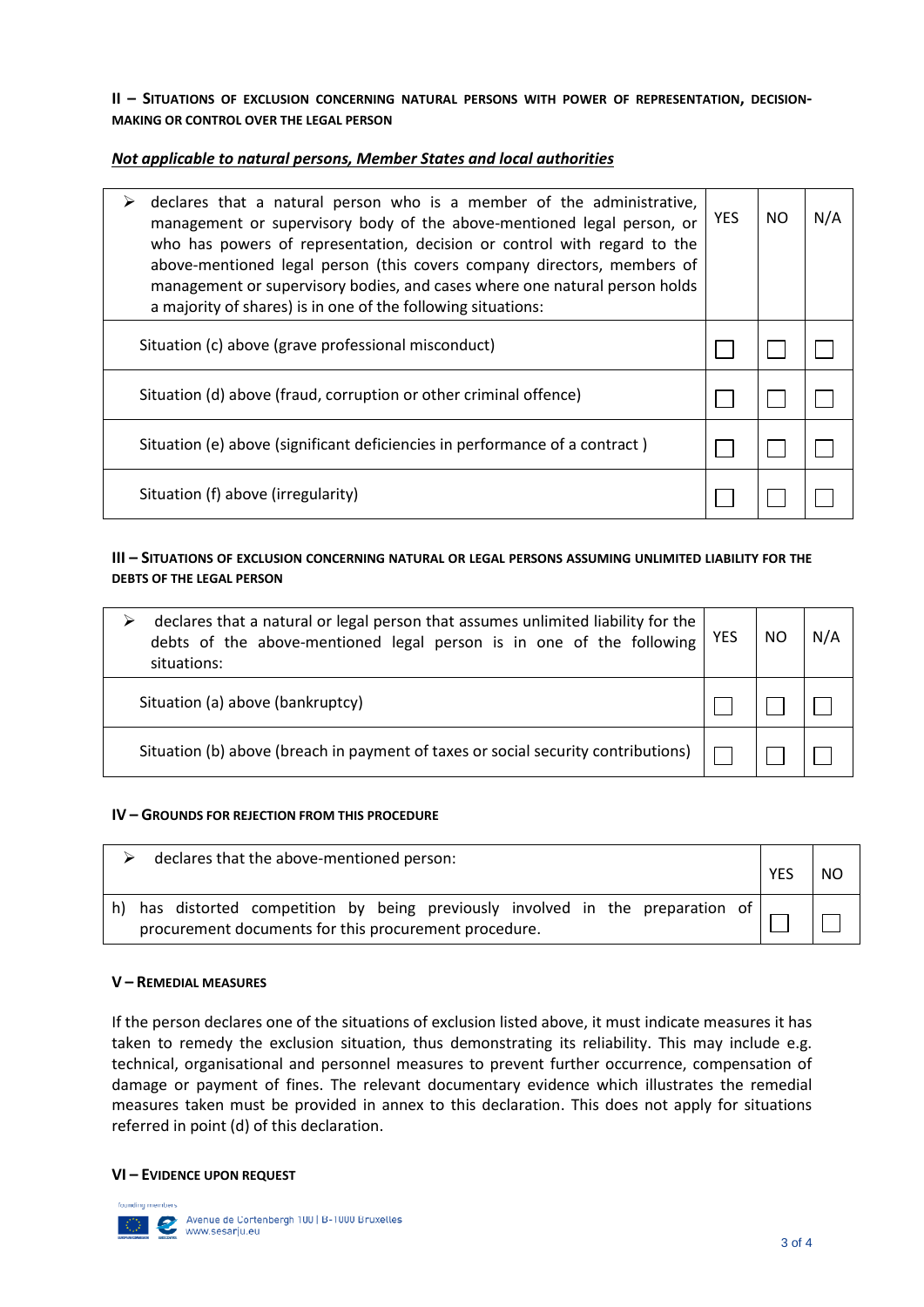Upon request and within the time limit set by the contracting authority the person must provide information on the persons that are members of the administrative, management or supervisory body. It must also provide the following evidence concerning the person itself and concerning the natural or legal persons which assume unlimited liability for the debt of the person:

For situations described in (a), (c), (d) or (f), production of a recent extract from the judicial record is required or, failing that, an equivalent document recently issued by a judicial or administrative authority in the country of establishment of the person showing that those requirements are satisfied.

For the situation described in point (a) or (b), production of recent certificates issued by the competent authorities of the State concerned are required. These documents must provide evidence covering all taxes and social security contributions for which the person is liable, including for example, VAT, income tax (natural persons only), company tax (legal persons only) and social security contributions. Where any document described above is not issued in the country concerned, it may be replaced by a sworn statement made before a judicial authority or notary or, failing that, a solemn statement made before an administrative authority or a qualified professional body in its country of establishment.

The person is not required to submit the evidence if it has already been submitted for another procurement procedure. The documents must have been issued no more than one year before the date of their request by the contracting authority and must still be valid at that date.

The signatory declares that the person has already provided the documentary evidence for a previous procedure and confirms that there has been no change in its situation:

| <b>Document</b>                    | Full reference to previous procedure |
|------------------------------------|--------------------------------------|
| Insert as many lines as necessary. |                                      |

#### **VII – SELECTION CRITERIA**

| ➤   | declares that the above-mentioned person complies with the selection<br>criteria applicable to it individually as provided in the tender<br>specifications:                          | <b>YFS</b> | NO. | N/A |
|-----|--------------------------------------------------------------------------------------------------------------------------------------------------------------------------------------|------------|-----|-----|
|     | (a) It has the legal and regulatory capacity to pursue the professional activity<br>needed for performing the contract as required in section 4.3.1 of the<br>tender specifications; |            |     |     |
|     | (b) It fulfills the applicable economic and financial criteria indicated in section<br>4.3.2 of the tender specifications;                                                           |            |     |     |
| (C) | It fulfills the applicable technical and professional criteria indicated in<br>section 4.3.3 of the tender specifications.                                                           |            |     |     |

| if the above-mentioned person is the <b>sole tenderer</b> or the <b>leader in case</b> $\vert$ $_{\text{YES}}$<br>of joint tender, declares that:                                                                                                                          | NO. | N/A |
|----------------------------------------------------------------------------------------------------------------------------------------------------------------------------------------------------------------------------------------------------------------------------|-----|-----|
| (d) the tenderer, including all members of the group in case of joint tender and $ $<br>including subcontractors if applicable, complies with all the selection<br>criteria for which a consolidated asseessment will be made as provided in<br>the tender specifications. |     |     |